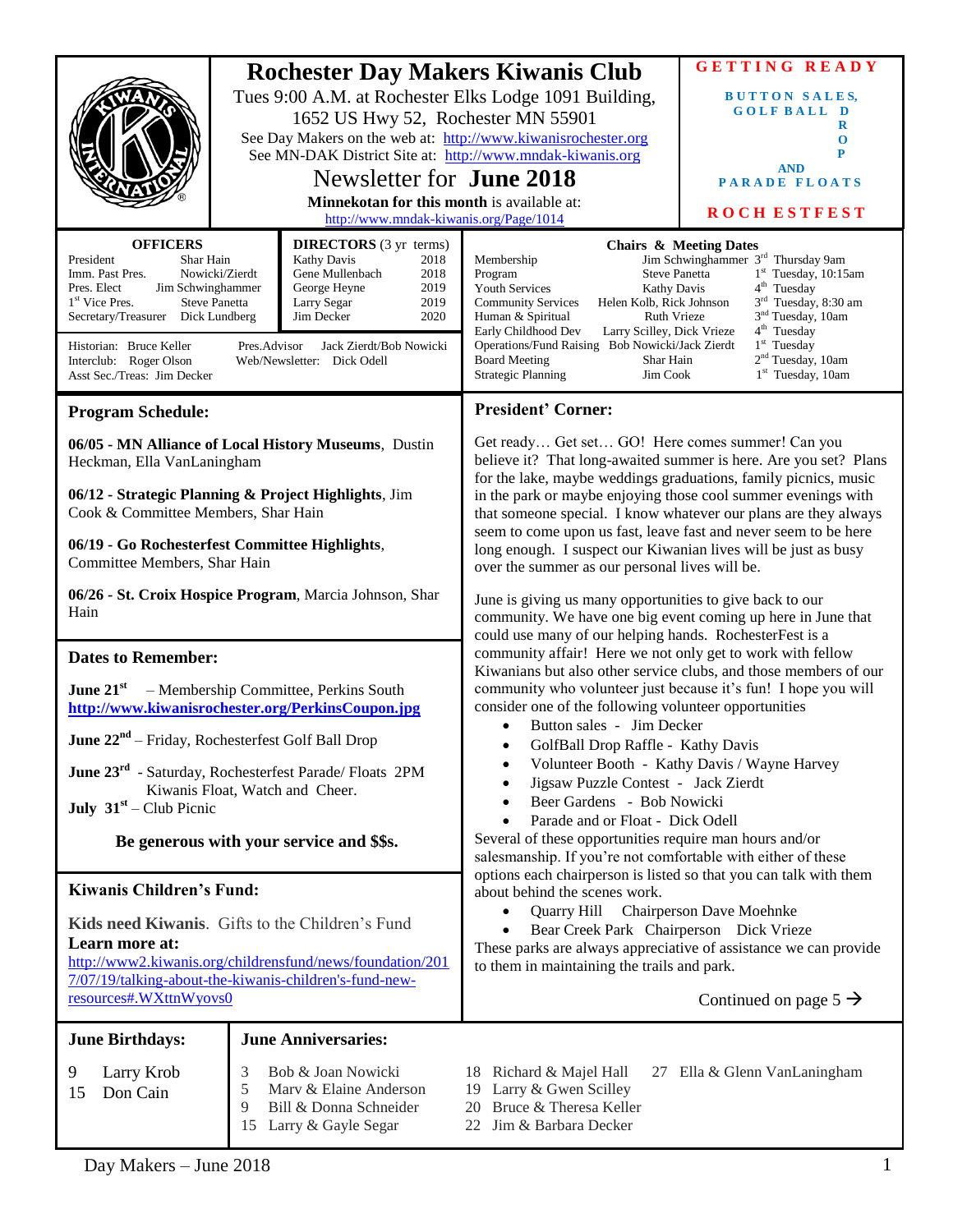#### **Secretary/Treasurer's Report – 05/08/2018**

| <b>Bank Balance 4/30/2018:</b> | \$15,956.49  |
|--------------------------------|--------------|
| <b>Bike Repair Fund:</b>       | 46.10<br>SS. |
| <b>Charitable Account</b>      | \$4,807.71   |
| <b>Administrative Fund:</b>    | \$5,562.26   |
| Service Fund:                  | \$5,540.42   |

**April Service Hour Statistics:** 614 hours by 38 members, 62% Participation.

## **May Board Meeting Summary**

The businesses that participated in the recent Hockey Festival were all recognized.

The board requested that the Program Committee make the necessary updates/changes to make our Audio/Visual equipment operate trouble free for our meeting presenters. Issues still exist. Should the Speaker Host be responsible to get the Lap Top/Projector set up and working? The report from the Program committee offered three options for microphones: Use the Microphone owned by the Elks. The downside is a \$400-\$500 replacement cost, if we damage it. 2) Buy a single microphone for \$110 that could be used on either our system, or the Bingo Hall system. 3) Buy a two-microphone system for a cost not to exceed \$120. The board approved a motion to buy a two-microphone system for a price not to exceed \$120.

The club's Rochesterfest Parade entry, with the theme "Kids and Reading" was approved at the April board meeting. Rochesterfest has approved the Kiwanis parade entry; there will be no charge. Dick Odell outlined how our Kiwanis units are planned and what they will look like. There may be a small cost to the club for handouts and business cards. Day Makers in the parade are encouraged to wear Kiwanis Logo clothing.

David Bhaskaran and Jim Schwinghammer presented some possibilities and ideas on how the club's presence on our Web Site and on Social Media could be improved and enhanced. The board agreed that "Measures" should be investigated before we make any new investments. Jim will talk to other local clubs to find out how effective their websites are.

President Shar is seeking out members to fill officers and other open positions on the board plus Committee Chairs for the 2018/2019 Kiwanis year.

Continued next column  $\rightarrow$ 

# **Secy/Treas Report: (Continued)**

Herbergers is going out of business, and our long time, twice a year, fundraiser goes with them. Our 2017/2018 Service Account budget has income of \$1,850 allocated to this fundraiser. The Operations Committee will need to replace this Service Account income for the 2018/2019 Kiwanis year.

Golf Ball Drop Posters are printed. Golf Ball Drop raffle tickets are being printed.

Two Century High School scholarship applications will be selected for our club's annual scholarships.

A request was made to the board to purchase 20 (maximum) Tee shirts for members of the Riverside School K-Kids. The board approved a motion to allocate a maximum of \$200, from Happy Bucks, to purchase tee shirts for members of the Riverside School K-Kids. Gage School has requested that our club sponsor a K-Kids Club at their school. The board approved a motion to sponsor a K-Kids Club at Gage School with the Charter Night this fall.

# **COMMITTEE REPORTS**

**Community Service-** Special Olympics has been reinstated as an active Service Project with Jim Decker as the contact person - there is an event coming up on May 5<sup>th</sup> that club members can sign-up for. The liter Bit Better road clean up is scheduled for the week of April 21-28. Our club has been scheduled to do our pick-up on Monday April 23rd. The Quarry Hill volunteer dinner was held recently. An open house is planned this spring to showcase the remodeled Nature Center. It was reported that all is going well at the CFR North Location. The Channel One Volunteer Appreciation Dinner was held on May  $3^{\text{rd}}$ .

**Early Childhood Development-** The committee is requesting 500 books for the next school year.

**Membership-** The table plaques that had been displayed at Perkins South are now at Shorewood. Considering book marks with Kiwanis Logo and club information to be placed in each book given out.

**Operations/Social Media/Web Site/Fund Raising-** The committee has been discussing fund-raising. Each member will receive a five Rochester Button package to sell or buy. Our club's Facebook page has no sensitive information.

Continued on page  $3\rightarrow$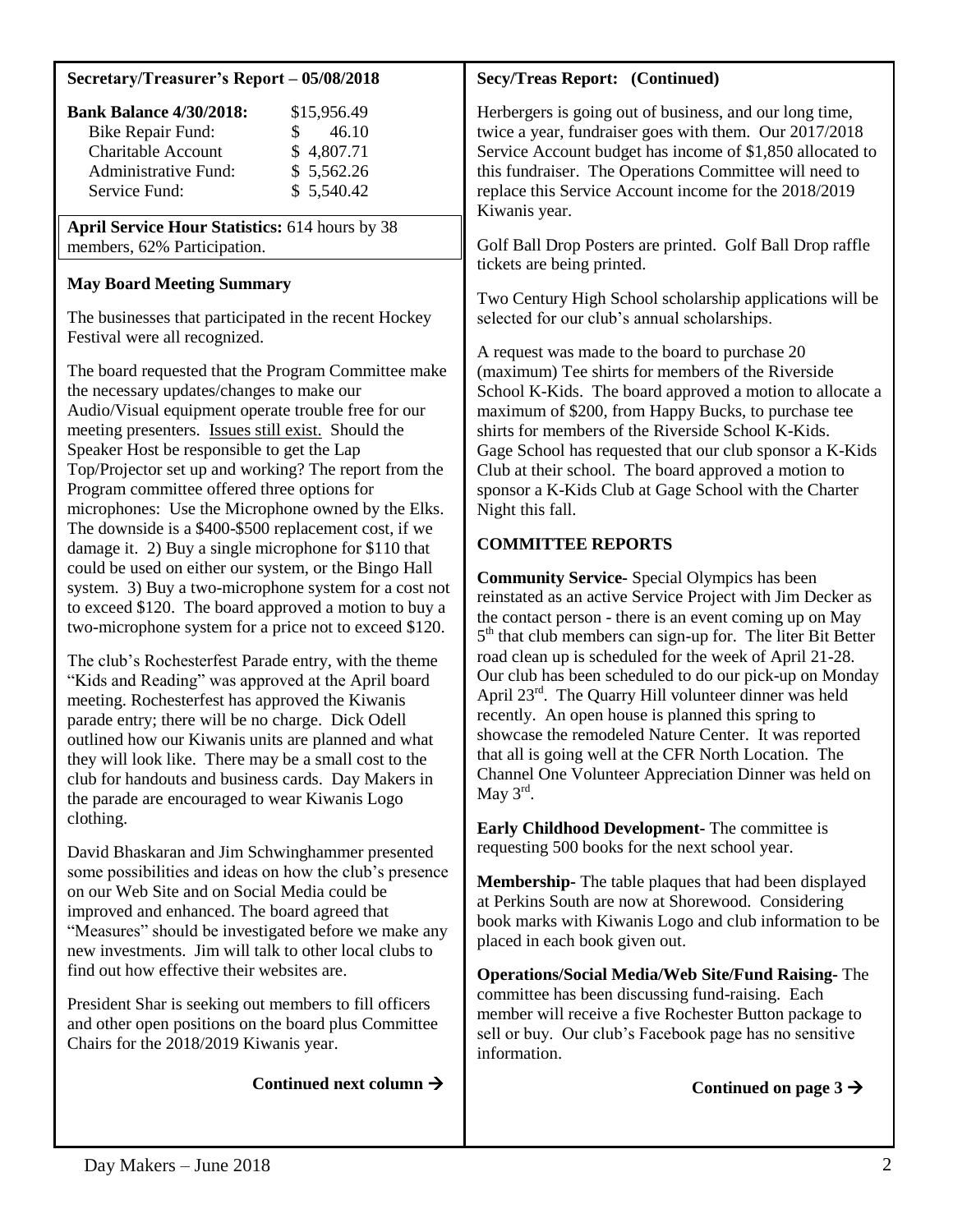# **Key Club of Century High School:**

A time of fellowship and pizza between Century High School Key Club members and the following Rochester Day Maker Kiwanis members, Kathy Davis, Herb Erickson, Greg and Shar Hain, George and Carolyn Heyne, Helen Kolb, Robert Lahtinen, Gary Post, Bill Schneider and his wife Donna and Jack and Judy Zierdt was enjoyed on Friday, May 25, 2018 at Valentino's Pizza.

The present Key Club officers were introduced and thanked for their service to the Club this past year. They told the group what their plans are for the next year and introduced the members that will be replacing them in the officer lineup for Key Club for the upcoming year. The officers and Mr. Gathje will be joining us in August at one of our weekly Kiwanis meetings, at which time we will do an installation ceremony in front of our membership.



Century High School Key Club advisor Chris Gathje awarded academic letters to the students that had completed 50 hours of service during the past year and led a service project for the Key Club members. Chris thanked Day Maker member Bill Schneider for the time and many years of service that he has given to the Century High School Key Club as the Day Makers Kiwanis Club Advisor. Bill recently announced that he will be stepping down from that position at the end of this year.

Helen Kolb was introduced by Chris as the individual from the Day Makers that will be stepping in to the position of Kiwanis Advisor beginning in Fall 2018.

Continued in next column  $\rightarrow$ 

### **Key Club – Scholarships:**



Day Makers President Shar Hain presented Sarah DeLacey and Allison Kaiser each with a certificate of a \$1,000.00 scholarship award from our Day Makers Kiwanis Club. We, also, presented a gift card to Chris Gathje as a token of appreciation for his advisor duties to the Key Club.

#### **Jack Zierdt**

**Secy/Treasure Report:** (Continued from page 2)

**Program-** The club's Annual Picnic will be held on July 31. The Annual Meeting/Induction of Officers will be held on September 25.

**Youth Services-** Two scholarship applications are being reviewed. The Century Key Club Awards will be presented on May  $25<sup>th</sup>$  at Valentino's on Elton Hills Drive.

**Richard E. Lundberg**, Secretary

## **Kiwanis Defining Statement:**

**Kiwanis is a global organization of volunteers dedicated to improving the world one child and one community at a time.**

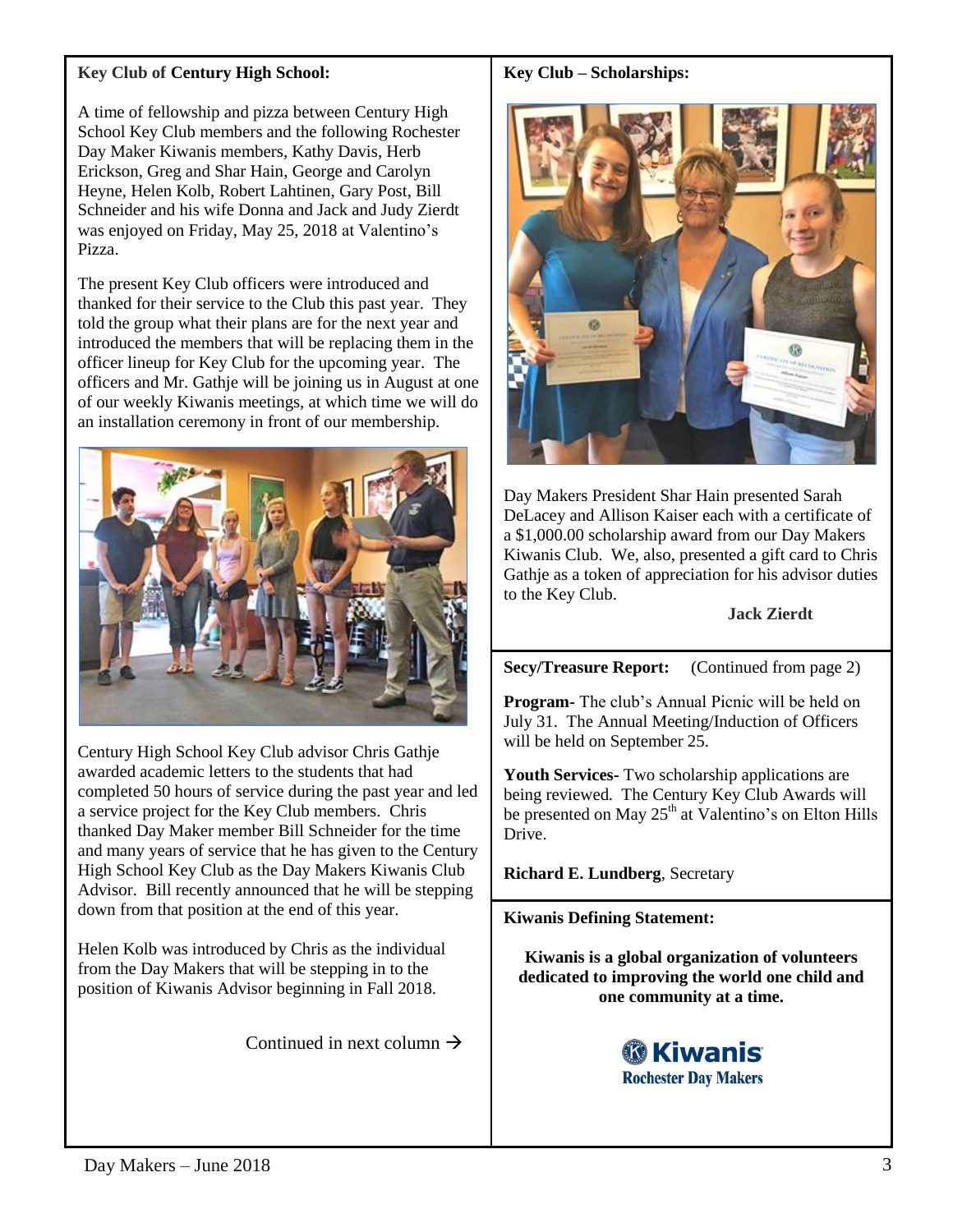## **Litter Bit Better:**

Ten members from our club joined 4,385 other volunteers from Rochester participating in the Litter Bit Better campaign to help clean up our town.

Originally scheduled for the week of April 23, it was extended to the first week in May. Our efforts were cleaning the ditches along 20th St SE from Marion Road to the Bear Creek Bridge. It was both eye opening and alarming as to the amount and type of things thrown out by thoughtless people.

Many of you may have read the Post Bulletin article which said that 7.5 tons of garbage and recycling were bagged and weighed during the campaign. The math says that amounts to 3.42 pounds picked up per individual. But I'm confident that our group did much more than that amount.

Thanks to all who participated.

**Rick Johnson** 

#### **Golf Ball Drop:** Fund Raiser referent/Deut Med  $\mathbb{E}$  $\mathbb{G}$ D 100% OF THE PROCEEDS GOES EDUCATIONAL SCHOLARSHIPS FOR LOCAL YOUTH Ball in or closest to the hole 1<sup>st</sup> Place: \$500 cash 2<sup>nd</sup> Place: \$250 cash 3rd Place: \$100 cash **Only 3 Consolation Prizes** You need not to be present to win! ONLY 1,000 TICKETS PRINTED! The drop takes place at 6:30 PM Friday, June 22nd West side of the Rochesterfest grounds at Soldier's Field Tickets sold on Rocherfest ground all week. You<br>also get tickets from any Day Makers Kiwanis me Must be 18 or older to purchase a ticket or win a prize

#### **Channel One Banquet:**

Channel One held their annual volunteer banquet May 3 at the International Event Center. The main presentation was given by the new executive director Virginia Merritt. Our club was well represented and, as usual. We were impressed by the quality of the banquet. Our club volunteers the first and third Tuesday of the month from  $11 - 1$ .



# Day Makers – June 2018 4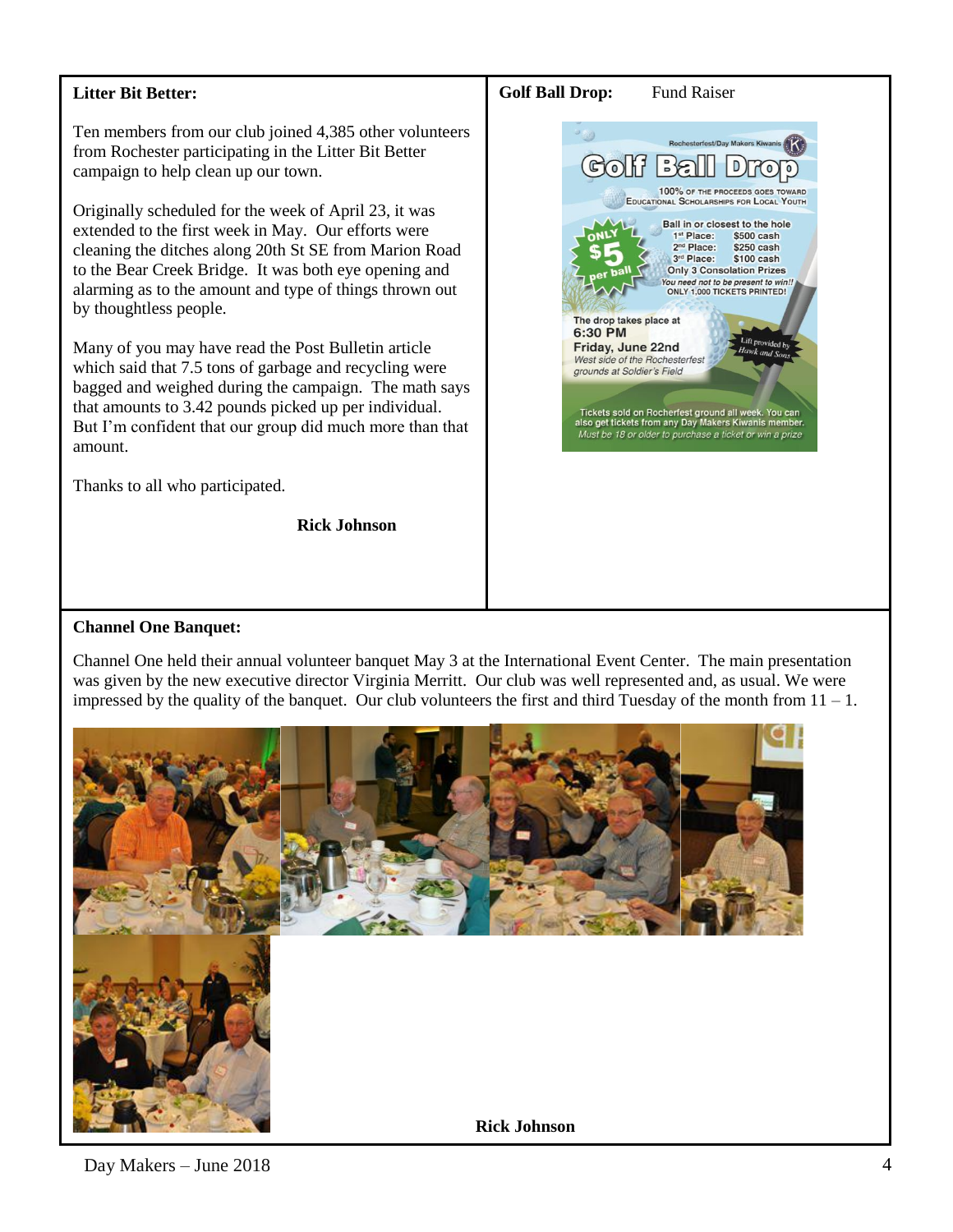| <b>Rochesterfest Button Sales:</b><br><b>Fund Raiser</b>                                                             | <b>President Corner:</b><br>(Continued from page 1)                                                                                                                                                                       |  |
|----------------------------------------------------------------------------------------------------------------------|---------------------------------------------------------------------------------------------------------------------------------------------------------------------------------------------------------------------------|--|
| The Rochester Day Makers are participating in the<br>Rochesterfest Button Sales project helping to support the       | Summer is a great time to get out and enjoy our<br>community in any fashion!                                                                                                                                              |  |
| 36 <sup>th</sup> year of Rochesterfest.                                                                              | I would once again like to congratulate Jim Decker<br>and his family on being recognizes as the Minnesota<br>Knights of Columbus family of the year. What an<br>honor.                                                    |  |
|                                                                                                                      | Thank you, Larry Segar, in all the hard work you did<br>to bring our audio system up to date. It is a<br>remarkable improvement heard by all!                                                                             |  |
|                                                                                                                      | Thank you to the Century Key Club for allowing me<br>the pleasure and honor of presenting the two well<br>deserving young ladies with their Kiwanis<br>scholarships. I am so very proud to be a part of the<br>Day Makers |  |
| There are five remaining Rochesterfest Button Sales<br>events including:                                             | Let the summer fun begin                                                                                                                                                                                                  |  |
| Rochester DOWNTOWN FARMERS MARKET sales<br>on:                                                                       | <b>Shar Hain</b><br>President 2017 - 2018                                                                                                                                                                                 |  |
| June $2nd$ ,                                                                                                         | Kiwanis Parade Float<br><b>Rochesterfest Parade:</b>                                                                                                                                                                      |  |
| June 9 <sup>th</sup> and                                                                                             | Be sure to sign up and support our multi-Kiwanis                                                                                                                                                                          |  |
|                                                                                                                      |                                                                                                                                                                                                                           |  |
| June 16th;                                                                                                           | Club Rochesterfest event  The Kiwanis Parade<br>Float, June $23rd$ , 2:00pm.                                                                                                                                              |  |
| THURSDAY ON FIRST sales on:                                                                                          | The Kiwanis Float will feature two parade units<br>consisting of:                                                                                                                                                         |  |
| June $14th$ and                                                                                                      | Lt Gov Randy Schmidt convertible with                                                                                                                                                                                     |  |
| BREAKFAST ON THE FARM sales on:                                                                                      | Kiwanis SLP elementary club members (3)<br>Pickup/trailer featuring our OASIS Reading<br>Library program, with SLP students and adult                                                                                     |  |
| June $16^{\text{th}}$ .                                                                                              | Kiwanians reading in a OASIS setting.<br>Kiwanis members walkers (4) with possible<br>$\bullet$                                                                                                                           |  |
| Last year we had a successful year by selling over 500<br>buttons. This year our club has set a goal of selling more | SLP children will hand out Kiwanis<br>Membership business cards to interested                                                                                                                                             |  |
| than 600 buttons. Thanks to all the Day Makers Members                                                               | adults along the parade route (1 mile)                                                                                                                                                                                    |  |
| as we work toward our sales goal.<br>See Jim Decker or signup sheet at meeting.                                      | Vehicle will have signage focusing on Kiwanis<br>International seal, SLP Club names, Reading<br>Programs, #Kids Need Kiwanis.                                                                                             |  |
| <b>Jim Decker</b> (man on a mission)                                                                                 | This will probably be our biggest opportunity to build<br>public recognition of our focus on Kids Reading<br>Programs and offer a PR opportunity for Kiwanis<br>Membership.                                               |  |
|                                                                                                                      | Join the team and be part of the big fun event.<br>20,000+ people are looking forward to seeing us.                                                                                                                       |  |